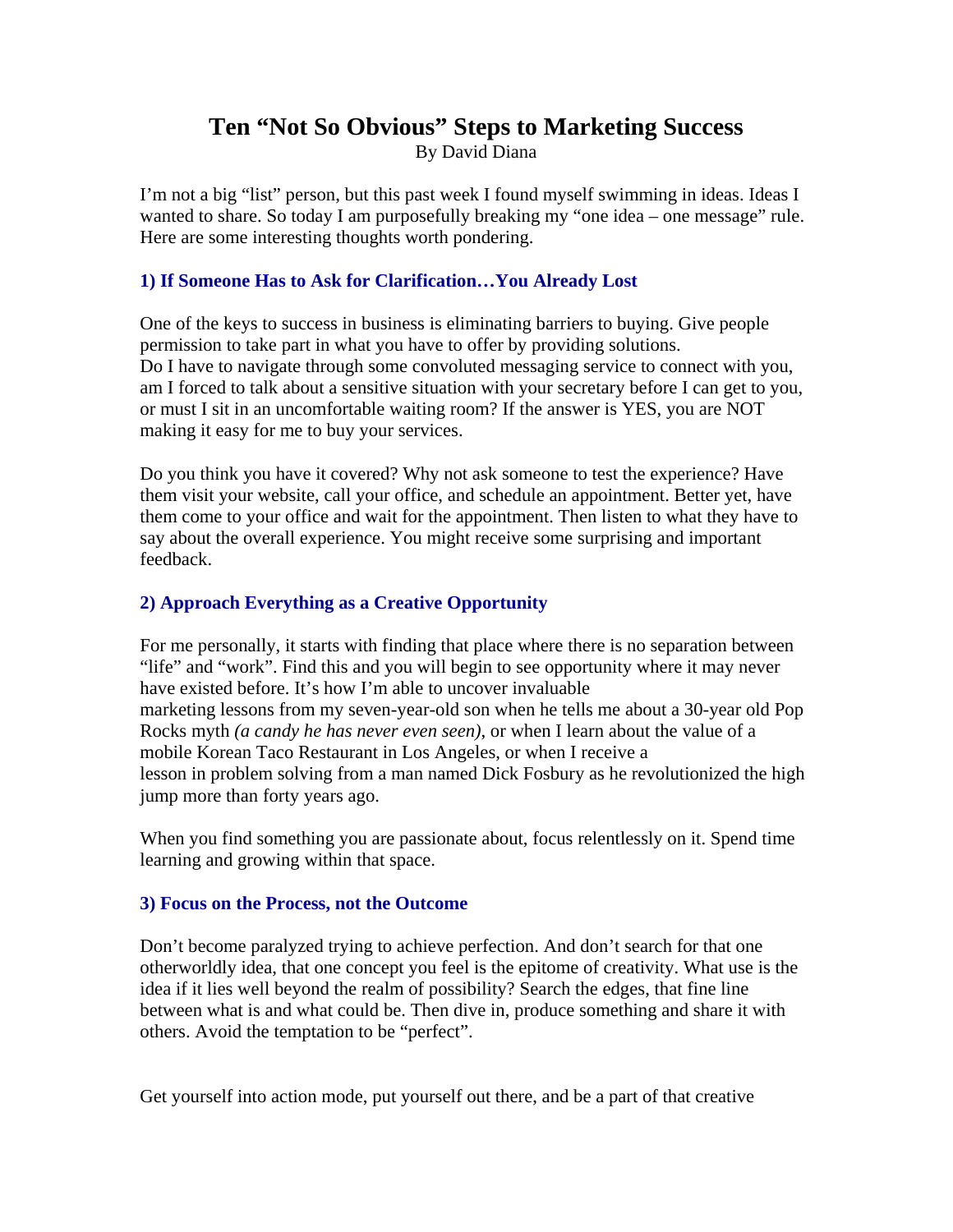energy. It will serve you well, and will bring you to a place where things expected and unexpected can happen.

## **4) Let Go**

Sometimes, opportunity arises when you choose to let go. It may be a belief or idea you have been holding onto for years, something you protect with all your might. What would happen if you set it free?

You don't have to take that lowly job so you can "pay your dues". You don't need to work harder at what you are doing. You don't have to hold onto your belief that writing a novel is frivolous and unrealistic.

If something isn't working, and you want to define things on your own terms, try giving it up and see what happens.

## **5) Sometimes You Should Try the Lunch Special, Even When Others Say, "Yuck"**

If you are exploring the edges of opportunity, chances are some of your ideas will be met with lukewarm responses. You may need to go it alone for a period of time. Don't get discouraged.

It is often a good thing to be out there all alone, especially if you are looking to be first to market or if you have uncovered something that excites you. For starters, it means there are fewer fish in the pond.

Furthermore, make peace with the fact that everybody is busy with his or her own life. Don't expect a big pat on the back or standing ovation. Don't do something based on other people's responses.

Do it for yourself.

## **6) Don't Quit Your Day Job**

It's perfectly fine to dive right into something. Many experts believe you must make that kind of commitment to succeed.

But I don't believe it's an all or nothing arrangement. In fact, sometimes staying with your day job, while nurturing your passion, can be the smarter move.

Why? It helps keep that balance between day-to-day realities and aspirations. I find it helps me be more creative and motivated. In addition, your day job may also add a level of credibility and connection that might not exist should you jump ship right away.

## **7) Break Someone's Mental Mindset, Then Fix It**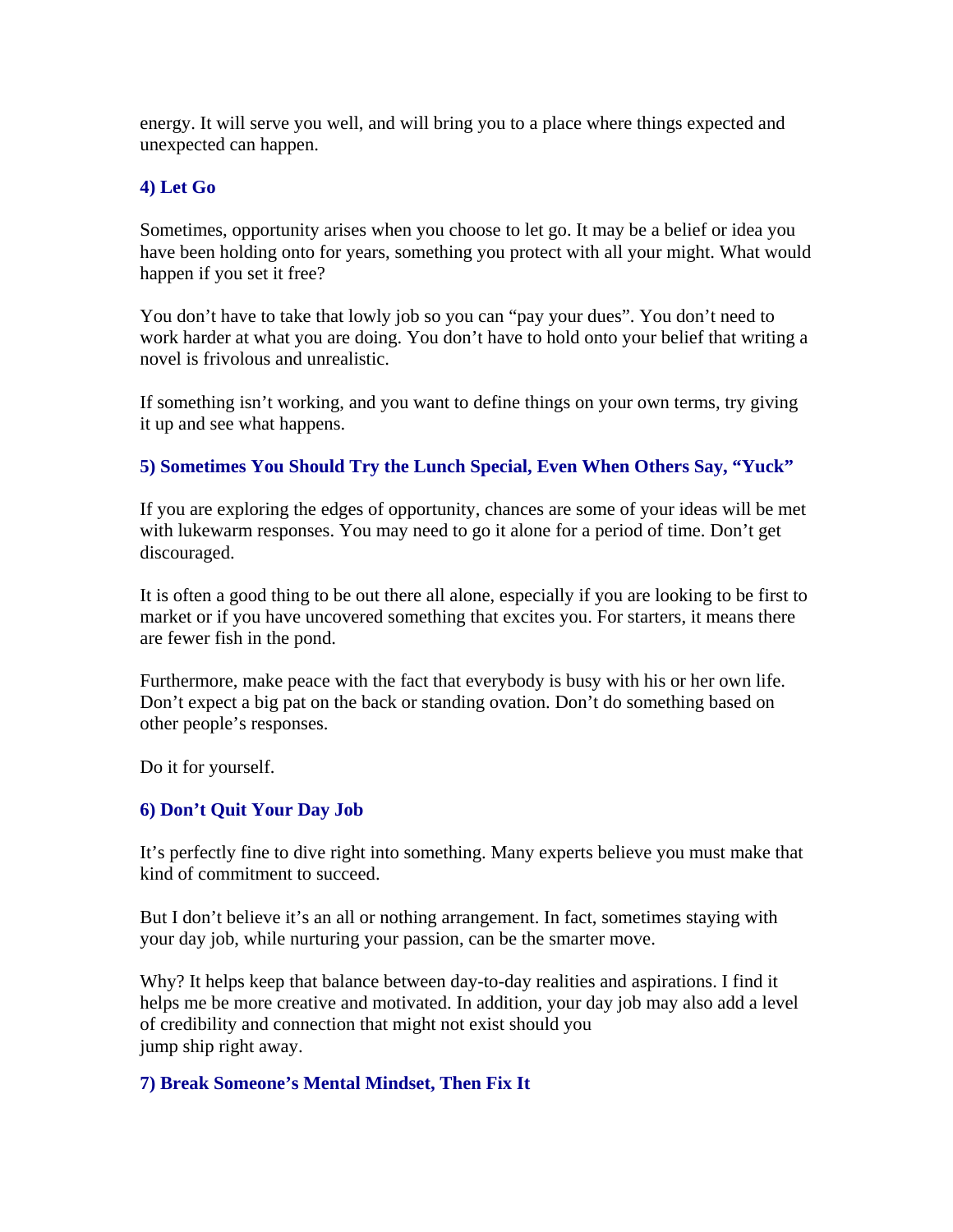If you're looking to market your services more effectively, try thinking in terms of the unexpected. You'll earn more attention when you challenge what people have come to expect. Find the unexpected implications of your message.

Make people a little uncomfortable and get them off balance by breaking the thought process and judgments we commonly use to make sense of a specific topic.

Offer material that seems perplexing, and then help bring clarity to the message. You can use this approach in your elevator speech, in your advertisements, and in your service delivery model.

For example: *"In Substance Abuse treatment circles, there is the common belief that*  nothing can be done from a treatment standpoint until a person truly wants to change. *We have proof that this is simply not the case. There are numerous clinical interventions that deserve our attention. Learn more at…"* 

#### **8) Watch Out For Resistance**

#### "I am an old man and have known a great many troubles, but most of them never happened." – Mark Twain

There have been times when I've talked myself out of something, or when I couldn't push myself through a critical period because I felt sorry for myself. I found a million and one reasons why something would go terribly wrong. I was stuck.

Find ways to overcome resistance by tapping into your strengths.

#### **9) Be Giving: It's Your Number One Marketing Strategy!**

*Inscribed on one of the six pillars in the Holocaust Memorial at Quincy Market in Boston are stories that speak of the cruelty and suffering in the camps. The sixth pillar presents a tale of a different sort, about a little girl named Ilse, a childhood friend of Guerda Weissman Kline, in Auschwitz. Guerda remembers that Isle, who was about six years old at the time, found one morning a single raspberry somewhere in the camp. Isle carried it all day long in a protected place in* 

*her pocket, and in the evening, her eyes shining with happiness, she presented it to her friend Guerda on a leaf. 'Imagine a world,' writes Guerda, 'in which your entire possession is one raspberry, and you give it to your friend.* 

 *– The Art of Possibility, Zander & Zander* 

Make the shift from a scarcity model to one of generosity and possibility. Give to others, and share in their prosperity.

Offer value without any expectation of something in return! This strategy will multiply your power and influence by a factor of 100. Besides, it's the right thing to do!